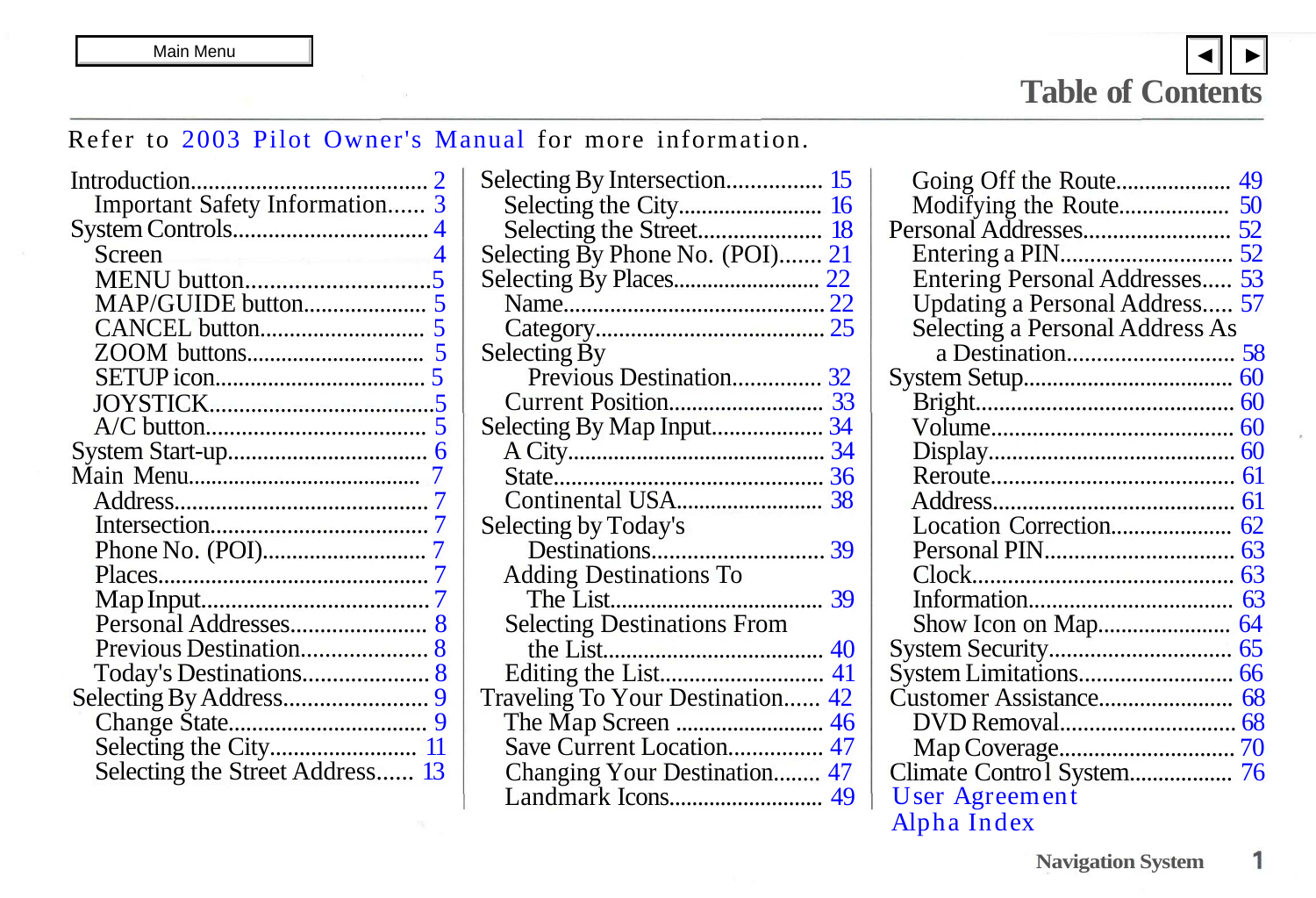## <span id="page-1-0"></span>**Introduction**

[▼](#page-2-0)

Your Honda Navigation System is a highly-sophisticated location system that uses satellites and a map database to show you where you are and to help guide you to a desired destination.

The Navigation System receives signals from the Global Positioning System, a network of 24 satellites in orbit around the earth. By receiving signals from several of these satellites, the Navigation System can determine the latitude and longitude of your vehicle.

In addition, a gyroscopic sensor and a speed sensor in your vehicle keep track of the direction and speed of travel at all times.

The Navigation System applies this location, direction, and speed information to the maps and calculates a route to the destination you enter. As you drive to that destination, the System provides guidance.

The Navigation System is easy to use. The locations of many places of business and entertainment are already entered in the system. You can select any of them as a destination by pressing only one or two of the controls.

If a desired destination is not in the system's database, you can enter its address and the system will direct you to it. This destination can be saved for reuse at a later date.

As you drive, the Navigation System provides visual and audio driving instructions so you do not have to take your eyes off the road. These instructions are provided in advance of the actual driving maneuver so you have time to slow down and change lanes if necessary.

Read this manual thoroughly so you are familiar with all the Navigation System's features. Afterwards, keep this manual in the glove box of your vehicle so you can refer to at any time.